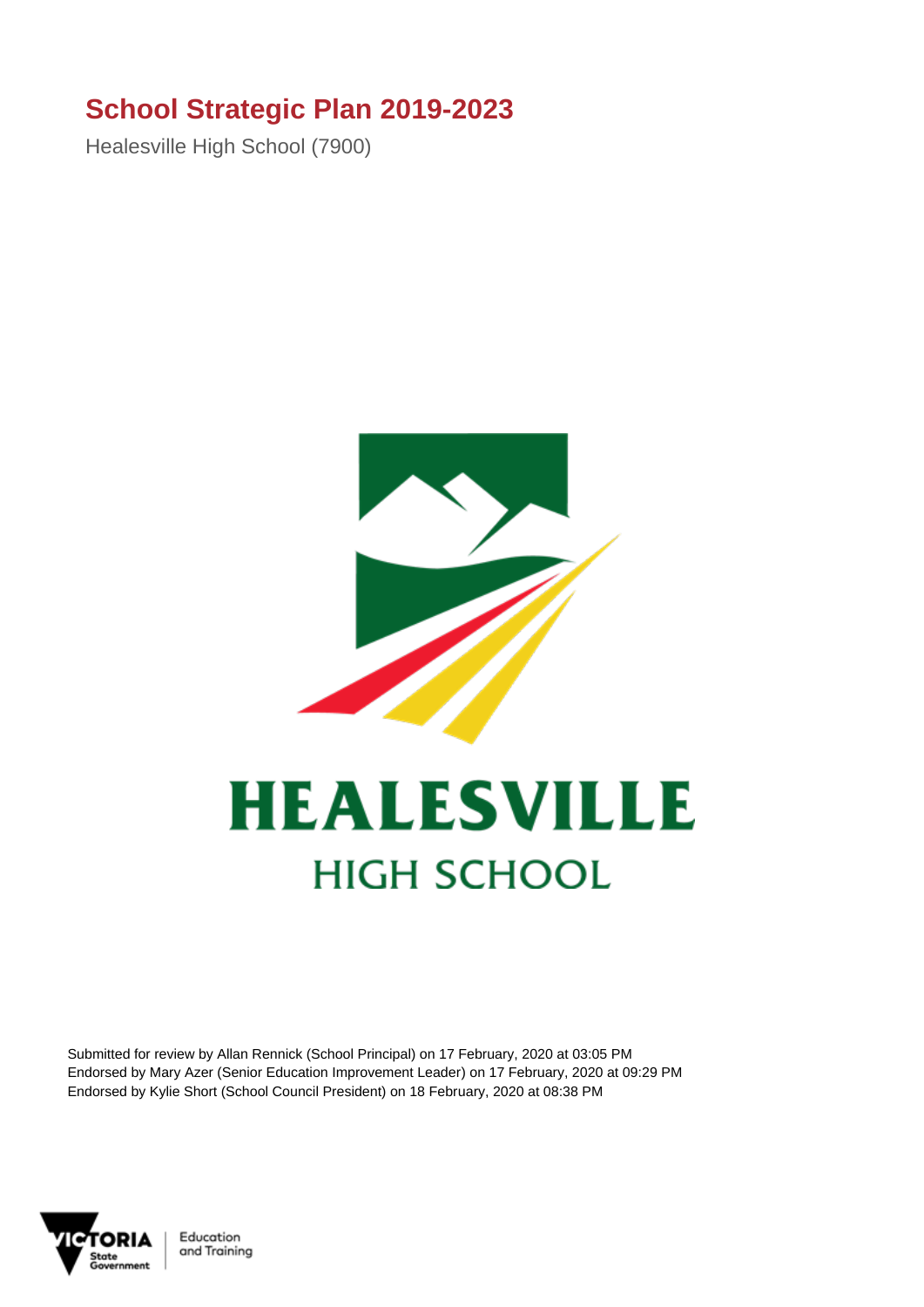## **School Strategic Plan - 2019-2023**

Healesville High School (7900)

| <b>School vision</b>      | To provide engaging and dynamic learning experiences for all students within a caring school community that nurtures individuals<br>and motivates them to reach their full academic and personal potential.                                                                                                                                                                                                                                                                                                                                                                                                                                                                                                                                                                                                                                                                                                                                                                                                                                                                                                                                                                                                                                                                                                                                                                                                                                                                                                                                                                                                                                                                                                                                                                                                                                                                                                                                                                                                                                                                                                                                                                                                                                                                                                                                                                                                                  |
|---------------------------|------------------------------------------------------------------------------------------------------------------------------------------------------------------------------------------------------------------------------------------------------------------------------------------------------------------------------------------------------------------------------------------------------------------------------------------------------------------------------------------------------------------------------------------------------------------------------------------------------------------------------------------------------------------------------------------------------------------------------------------------------------------------------------------------------------------------------------------------------------------------------------------------------------------------------------------------------------------------------------------------------------------------------------------------------------------------------------------------------------------------------------------------------------------------------------------------------------------------------------------------------------------------------------------------------------------------------------------------------------------------------------------------------------------------------------------------------------------------------------------------------------------------------------------------------------------------------------------------------------------------------------------------------------------------------------------------------------------------------------------------------------------------------------------------------------------------------------------------------------------------------------------------------------------------------------------------------------------------------------------------------------------------------------------------------------------------------------------------------------------------------------------------------------------------------------------------------------------------------------------------------------------------------------------------------------------------------------------------------------------------------------------------------------------------------|
| <b>School values</b>      | Respect: Care for self, others and the environment, accept and embrace diversity, tolerate different opinions<br>Responsibility: Be accountable for your actions, make a commitment to all that you do, act in a fair and reasonable manner<br>Relationships: Be trustworthy and honest, get along with others, be sensitive to the feelings of others<br>Teamwork: Cooperate and share, learn together in a supportive way, persist and make a genuine effort                                                                                                                                                                                                                                                                                                                                                                                                                                                                                                                                                                                                                                                                                                                                                                                                                                                                                                                                                                                                                                                                                                                                                                                                                                                                                                                                                                                                                                                                                                                                                                                                                                                                                                                                                                                                                                                                                                                                                               |
| <b>Context challenges</b> | Healesville High School is located in the Shire of Yarra Ranges in outer eastern Melbourne approximately 66 kilometres from the<br>Central Business District. The school was founded in 1961.<br>Facilities include classrooms, dedicated Art Factory space and examination centre, a 250 seat performing arts theatre, a 25 metre<br>indoor swimming pool, two indoor basketball courts, a trade training centre, synthetic external play spaces, outdoor and indoor<br>fitness equipment with clean, spacious grounds with landscaped gardens.<br>Enrolments at the time of the review were approximately 380 students. Since 2015 enrolments have decreased by 57 students.<br>The Student Family Occupation (SFO) index was 0.5355 in 2019<br>The staffing profile of the school includes a Principal and an Assistant Principal, 28.6 teachers Full Time Equivalent (FTE), 14.6 FTE<br>Education Support (ES) staff and a 0.2 doctor in the Doctor in Schools program.<br>The school offers programs to extend and support learning, with extension classes operating from Years $7 - 9$ . Year 10 students are<br>encouraged to undertake one VCE study and identified students two studies. Specialists programs offered include Japanese,<br>language, instrumental music and band program, a range of sports, leadership programs and performances of the annual school<br>musical production.<br>The school has a purpose built trade training centre offering vocational education and training in building and construction,<br>automotive mechanical, panel beating and spray painting. The school has a satellite unit developed in partnership with Yarra Ranges<br>SDS allowing students to attend Healesville High School.<br>A school instructional model to inform teaching practice was developed by staff prior to and during the 2016-2019 SSP. However,<br>designing learning intentions, using success criteria and planning differentiated learning is not yet consistent in all classrooms.<br>Recently there has existed a negative trend of low NAPLAN learning growth and a decrease in high learning growth. In contrast,<br>teacher assessments in English and mathematics indicated some improvement from 2016 to 2019.<br>Effective utilization of the instructional model together with embedding high impact teaching strategies is required to positively impact<br>student achievement. |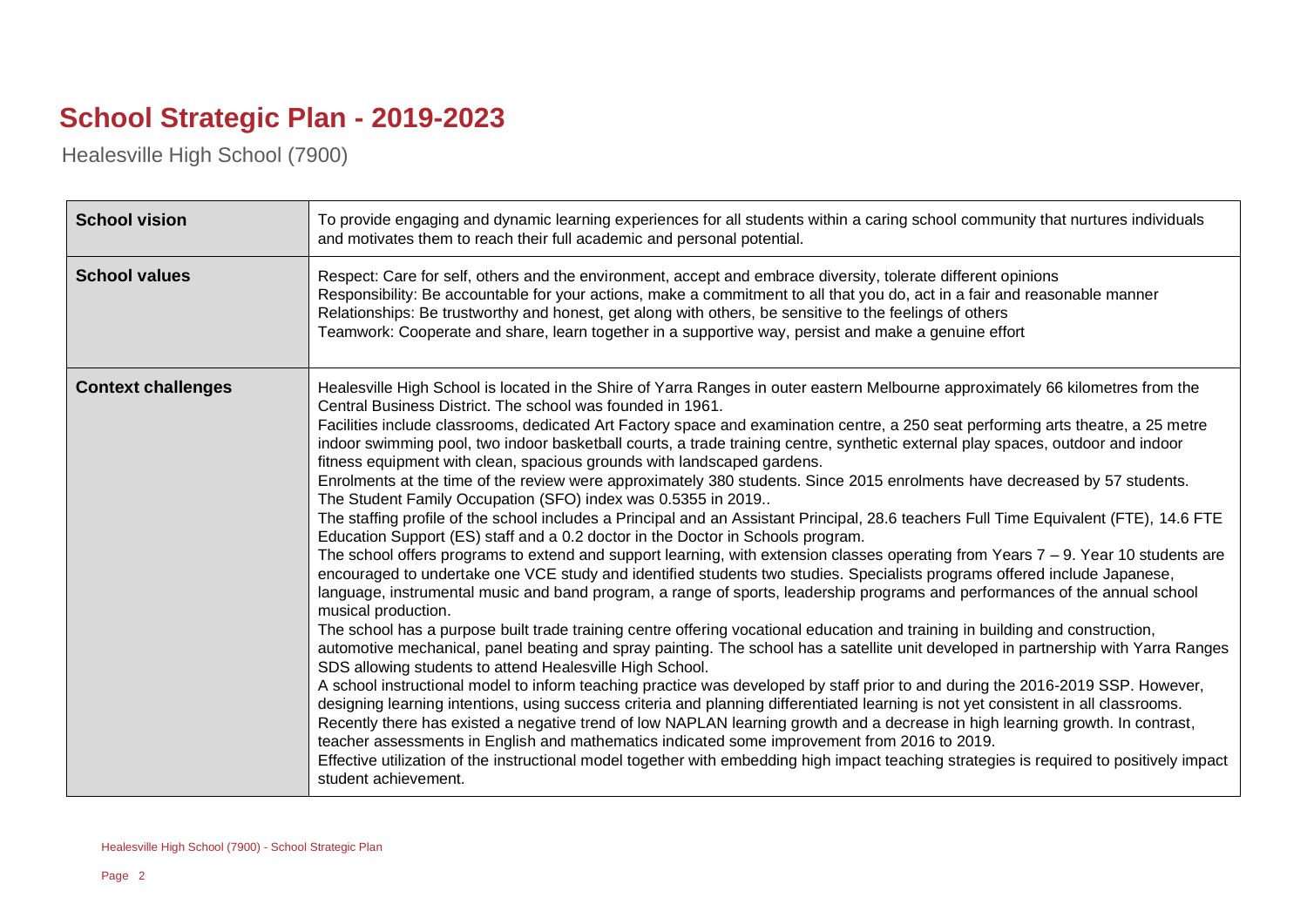| Intent, rationale and focus | Improve growth in student achievement in school based assessments, in NAPLAN, Year 12 exit data and at VCE in both the All<br>Studies Mean Score and the number of students achieving subject study scores above 40. Improving student learning growth with<br>emphasis on extending students capable of high achievement.<br>Increase opportunities for students to be involved in decision making and access to a range of structured leadership roles to provide<br>them with opportunities to develop a range of skills, including communication and decision making. Encourage students to take<br>responsibility and ownership of their learning to improve student engagement and wellbeing. Rationale: that increasing student<br>ownership of their learning would be a key goal to ensure students have positive school experiences.<br>Build pride and connectedness by ensuring that there are regular opportunities through school assemblies, classroom presentations<br>and newsletters for sharing and celebrating student and school achievements. Focus upon students, teachers, parents and carers<br>working together to reinforce high expectations for learning and behavior; and on celebrating student achievements. |
|-----------------------------|----------------------------------------------------------------------------------------------------------------------------------------------------------------------------------------------------------------------------------------------------------------------------------------------------------------------------------------------------------------------------------------------------------------------------------------------------------------------------------------------------------------------------------------------------------------------------------------------------------------------------------------------------------------------------------------------------------------------------------------------------------------------------------------------------------------------------------------------------------------------------------------------------------------------------------------------------------------------------------------------------------------------------------------------------------------------------------------------------------------------------------------------------------------------------------------------------------------------------------------------|
|-----------------------------|----------------------------------------------------------------------------------------------------------------------------------------------------------------------------------------------------------------------------------------------------------------------------------------------------------------------------------------------------------------------------------------------------------------------------------------------------------------------------------------------------------------------------------------------------------------------------------------------------------------------------------------------------------------------------------------------------------------------------------------------------------------------------------------------------------------------------------------------------------------------------------------------------------------------------------------------------------------------------------------------------------------------------------------------------------------------------------------------------------------------------------------------------------------------------------------------------------------------------------------------|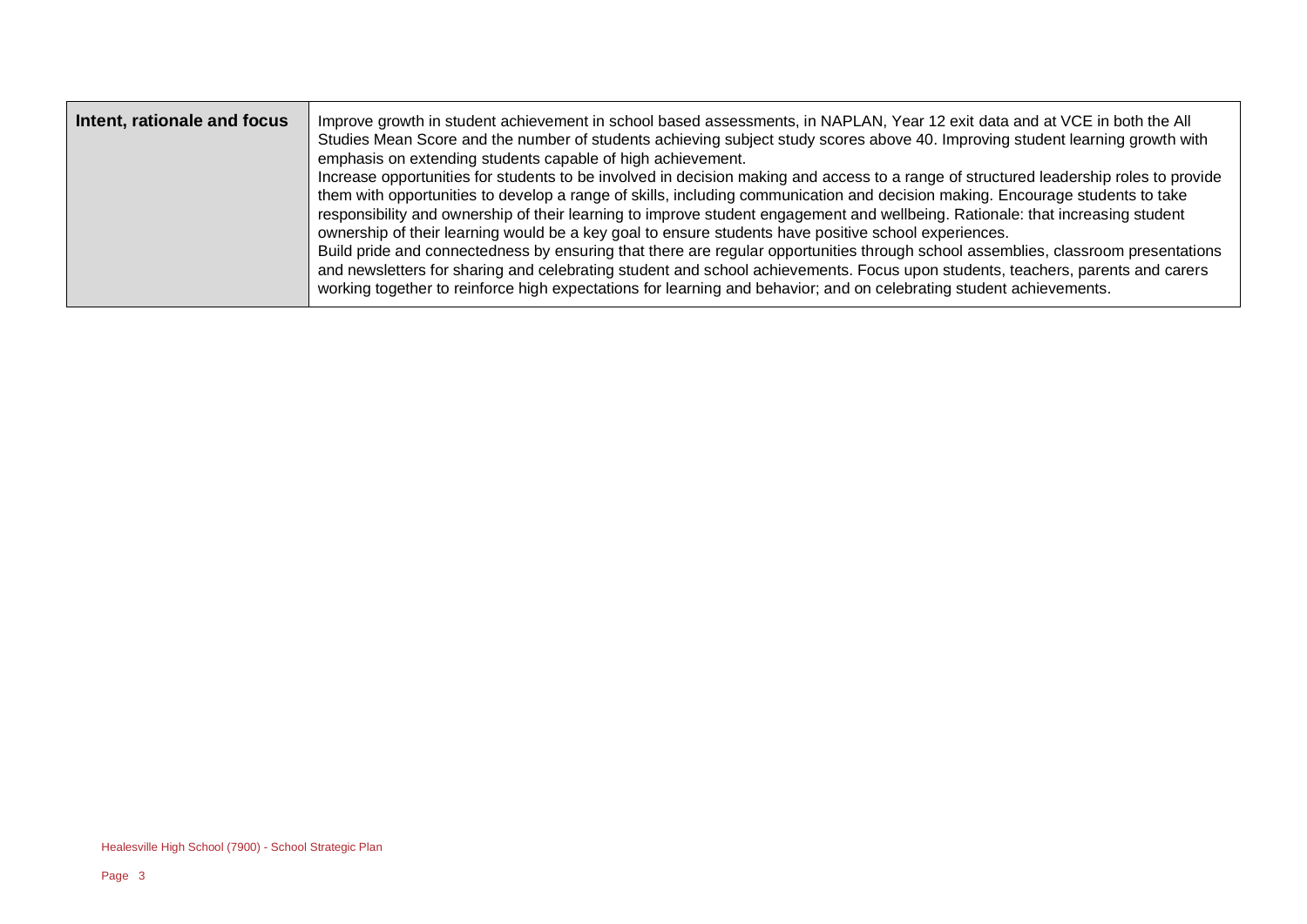## **School Strategic Plan - 2019-2023**

Healesville High School (7900)

| Goal 1     | Ensure consistent and targeted teaching and learning practices across the school with an emphasis on extending students<br>capable of high achievement.                                                                                                                                                                                                                                                                                                                                                                                                                    |
|------------|----------------------------------------------------------------------------------------------------------------------------------------------------------------------------------------------------------------------------------------------------------------------------------------------------------------------------------------------------------------------------------------------------------------------------------------------------------------------------------------------------------------------------------------------------------------------------|
| Target 1.1 | By 2023, increase the percentage of positive responses in the School Staff Survey for the factor of Professional<br>Learning from 63% to or 80% or greater. (All staff)                                                                                                                                                                                                                                                                                                                                                                                                    |
| Target 1.2 | By 2023:<br>• Increase the VCE All Studies Median from 28 to 30<br>• Increase the percentage of students achieving a VCE subject study score of 40+ from 3% to 5%.                                                                                                                                                                                                                                                                                                                                                                                                         |
| Target 1.3 | Increase the percentage of students in the top two bands of NAPLAN Reading at Year 9 from 12.5% to 25%<br>Increase the percentage of students in the top two bands of NAPLAN Numeracy at Year 9 from 3.3% to 25%<br>Ensure each student in the top two bands of NAPLAN Reading, Writing and Numeracy Year 7 remain in the top<br>two bands in Year 9.<br>Decrease the percentage of students in the bottom two bands of NAPLAN Reading Year 9 from 28.1% to 15%.<br>Decrease the percentage of students in the bottom two bands of NAPLAN Numeracy Year 9 from 30% to 15%. |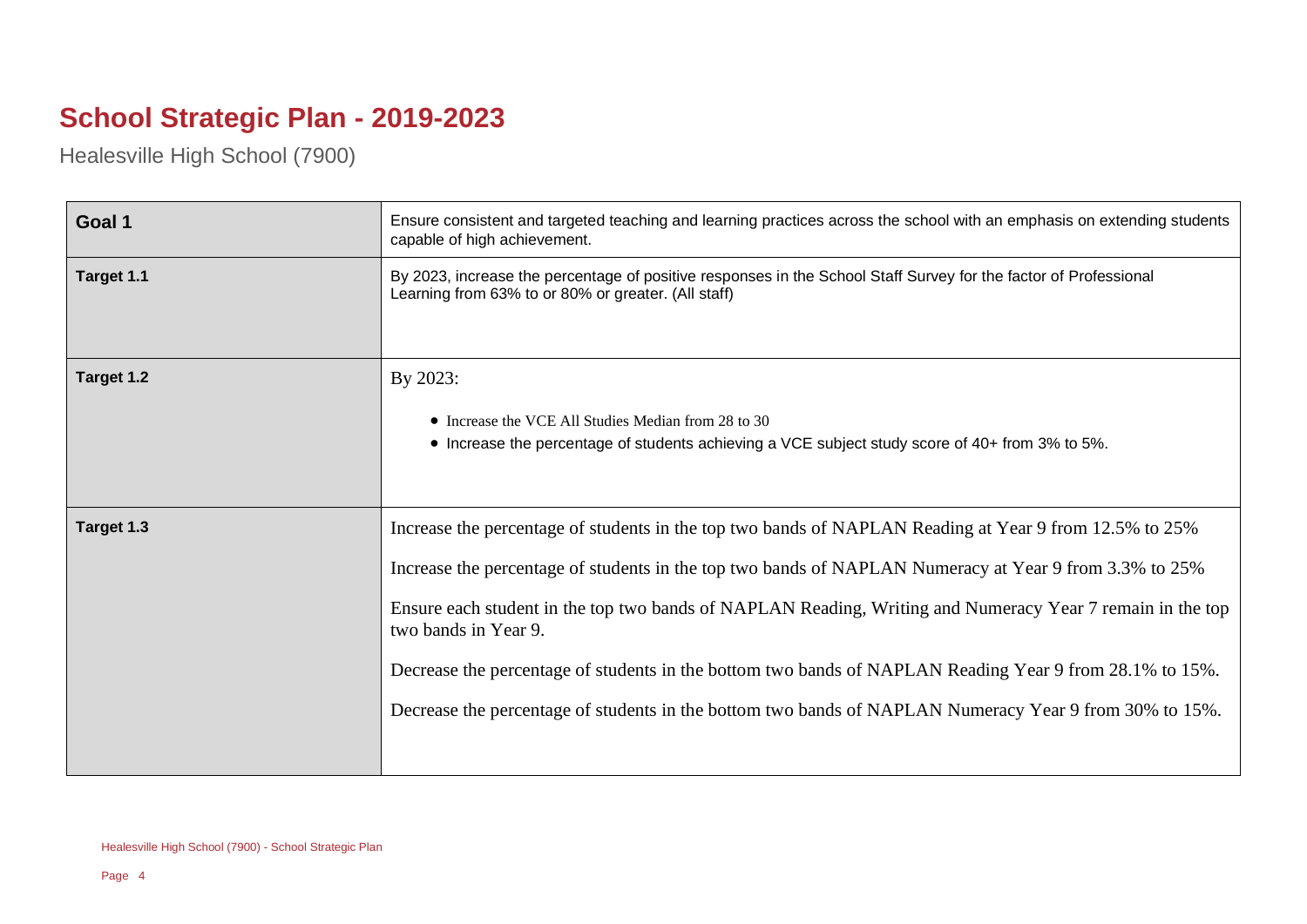| Target 1.4                                                                 | By 2023, increase the percentage of positive responses in the School Staff Survey for the factor of Academic Emphasis<br>from 55% to 80% or greater. (Principal/teacher)<br>By 2023, increase the percentage of positive responses in the School Staff Survey for the factor of Collective Efficacy from<br>41% to or 70% or greater. (Principal/teacher) |
|----------------------------------------------------------------------------|-----------------------------------------------------------------------------------------------------------------------------------------------------------------------------------------------------------------------------------------------------------------------------------------------------------------------------------------------------------|
| <b>Key Improvement Strategy 1.a</b><br>Vision, values and culture          | Implement strategies to ensure individual and collective accountability for and capacity to improve student-learning<br>outcomes                                                                                                                                                                                                                          |
| <b>Key Improvement Strategy 1.b</b><br>Curriculum planning and assessment  | Develop staff and student capacity to use student achievement data for improved student outcomes                                                                                                                                                                                                                                                          |
| <b>Key Improvement Strategy 1.c</b><br><b>Building practice excellence</b> | Develop a whole school strategy to extend and challenge students capable of high academic achievement.                                                                                                                                                                                                                                                    |
| Goal 2                                                                     | Enhance literacy and numeracy learning outcomes across the school                                                                                                                                                                                                                                                                                         |
| Target 2.1                                                                 | By 2023, increase the percentage of students achieving high relative learning growth from Year 7 to 9 in NAPLAN:<br>• Reading, from 13.5% to 25% or greater<br>• Writing, from 5.7% to 25% or greater<br>• Numeracy, from 17.6% to 25% or greater.<br>$\star$                                                                                             |
| Target 2.2                                                                 | <b>MYLNS:</b>                                                                                                                                                                                                                                                                                                                                             |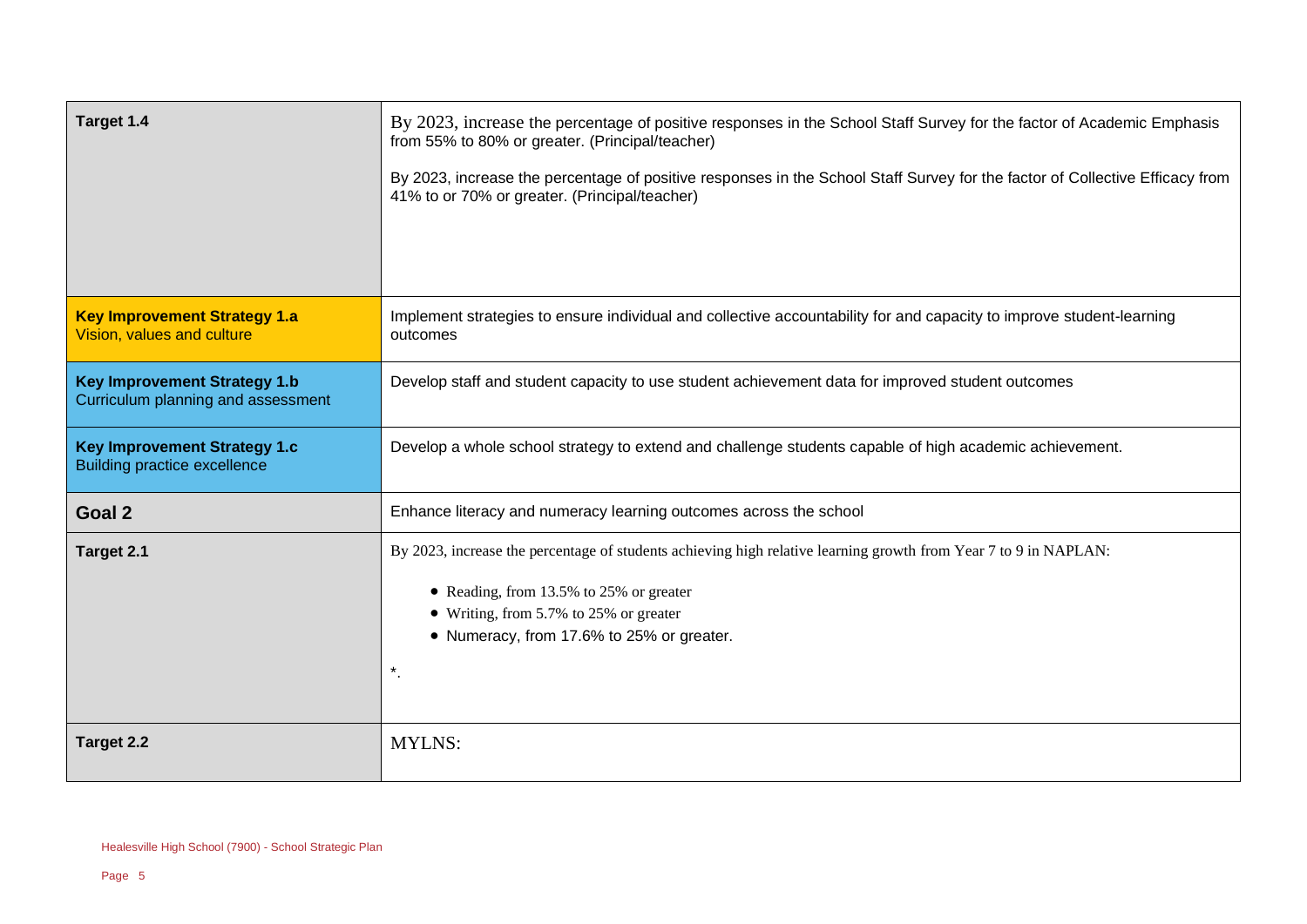|                                                                            | Progressive achievement test to reflect benchmark growth for all MYLNS funded students.                                                                                                                                                                                                            |
|----------------------------------------------------------------------------|----------------------------------------------------------------------------------------------------------------------------------------------------------------------------------------------------------------------------------------------------------------------------------------------------|
| Target 2.3                                                                 | Achievement (Reading): % of students meeting or above benchmark growth (Years 7-9) to increase from 65.7%<br>to 80%.                                                                                                                                                                               |
| <b>Key Improvement Strategy 2.a</b><br><b>Building practice excellence</b> | Develop and enhance strategies to enable teachers to better teach to each student's point of need.                                                                                                                                                                                                 |
| <b>Key Improvement Strategy 2.b</b><br>Strategic resource management       | Support MYLNS funded students in Numeracy and Literacy                                                                                                                                                                                                                                             |
| <b>Key Improvement Strategy 2.c</b><br><b>Building practice excellence</b> | Further enhance literacy strategy across the school.                                                                                                                                                                                                                                               |
| Goal 3                                                                     | Improve student engagement in learning and connectedness to school.                                                                                                                                                                                                                                |
| Target 3.1                                                                 | Attitudes to School Survey<br>Increase the percentage of positive responses to the following factors:<br>• 'High expectations for success' from 67% to 80% or greater<br>• 'Sense of connectedness' from 48% to 75% or greater.<br>• 'Self-regulation and goal setting' from 53% to 80% or greater |
| Target 3.2                                                                 | <b>Parent Opinion Survey</b><br>Increase the percentage of positive responses in the:                                                                                                                                                                                                              |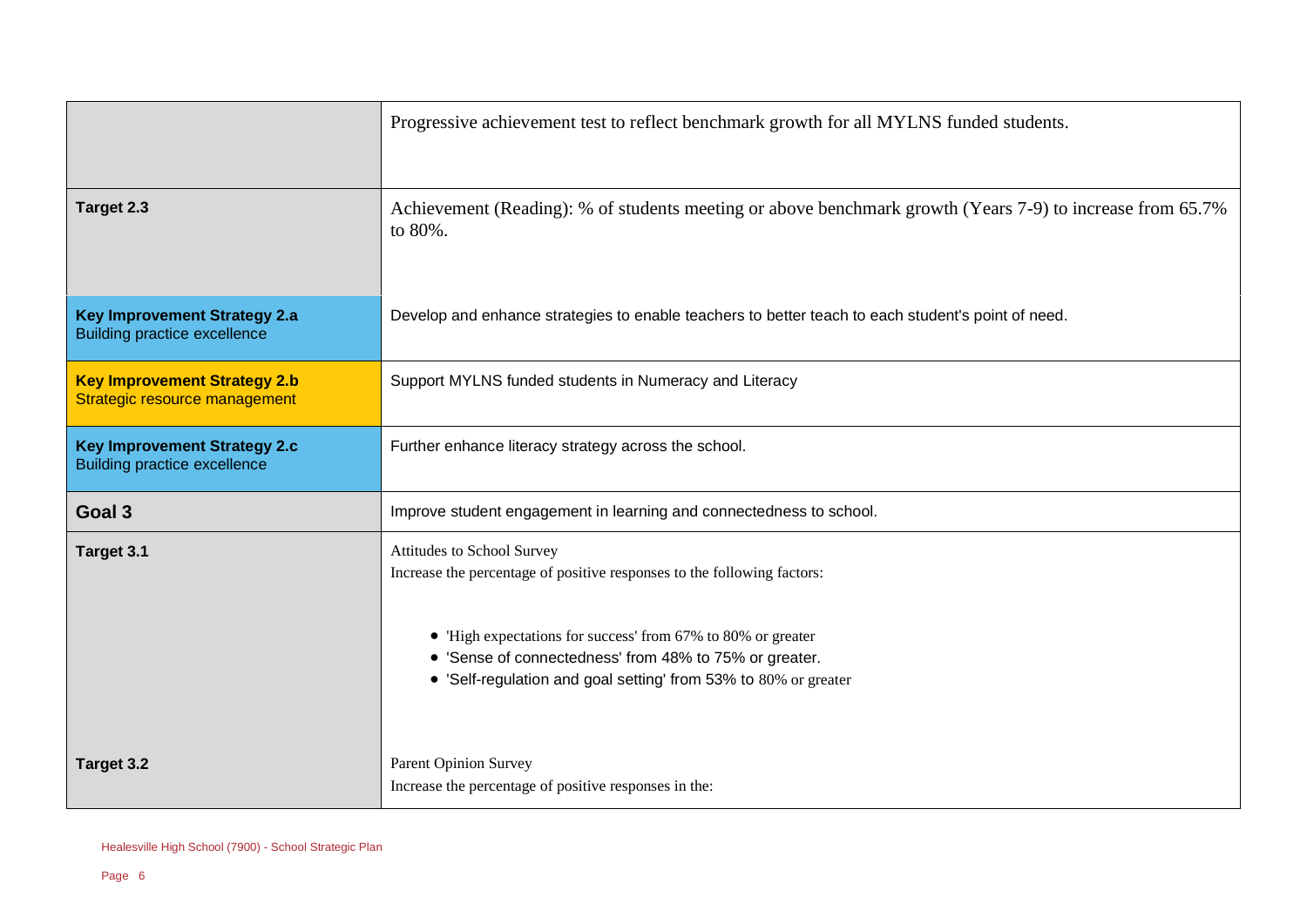|                                                                                  | • General satisfaction factor from 68% to 82% or greater<br>• School pride and confidence factor from 60% to 80% or greater.                  |
|----------------------------------------------------------------------------------|-----------------------------------------------------------------------------------------------------------------------------------------------|
| Target 3.3                                                                       | Attendance: Absence days per FTE                                                                                                              |
|                                                                                  | Year 7 - reduce from 17 to 14                                                                                                                 |
|                                                                                  | Year 8 - Reduce from 21 to 17                                                                                                                 |
|                                                                                  | Year 9 - Reduce from 20 to 18                                                                                                                 |
|                                                                                  | Year 10- Reduce from 18 to 16                                                                                                                 |
|                                                                                  | Year 11 - Maintain at or below range 10 to 12                                                                                                 |
|                                                                                  | Year 12 - Maintain below 10                                                                                                                   |
|                                                                                  |                                                                                                                                               |
| <b>Key Improvement Strategy 3.a</b><br>Vision, values and culture                | Develop a plan to evaluate and upgrade the school's vision, mission and values that involves all member of the school<br>community            |
| Key Improvement Strategy 3.b<br>Empowering students and building school<br>pride | Regularly recognize and celebrate student achievement in order to instill a sense of school pride for all members of the<br>school community. |
| Key Improvement Strategy 3.c<br>Setting expectations and promoting<br>inclusion  | Develop and implement a plan to enhance student agency.                                                                                       |